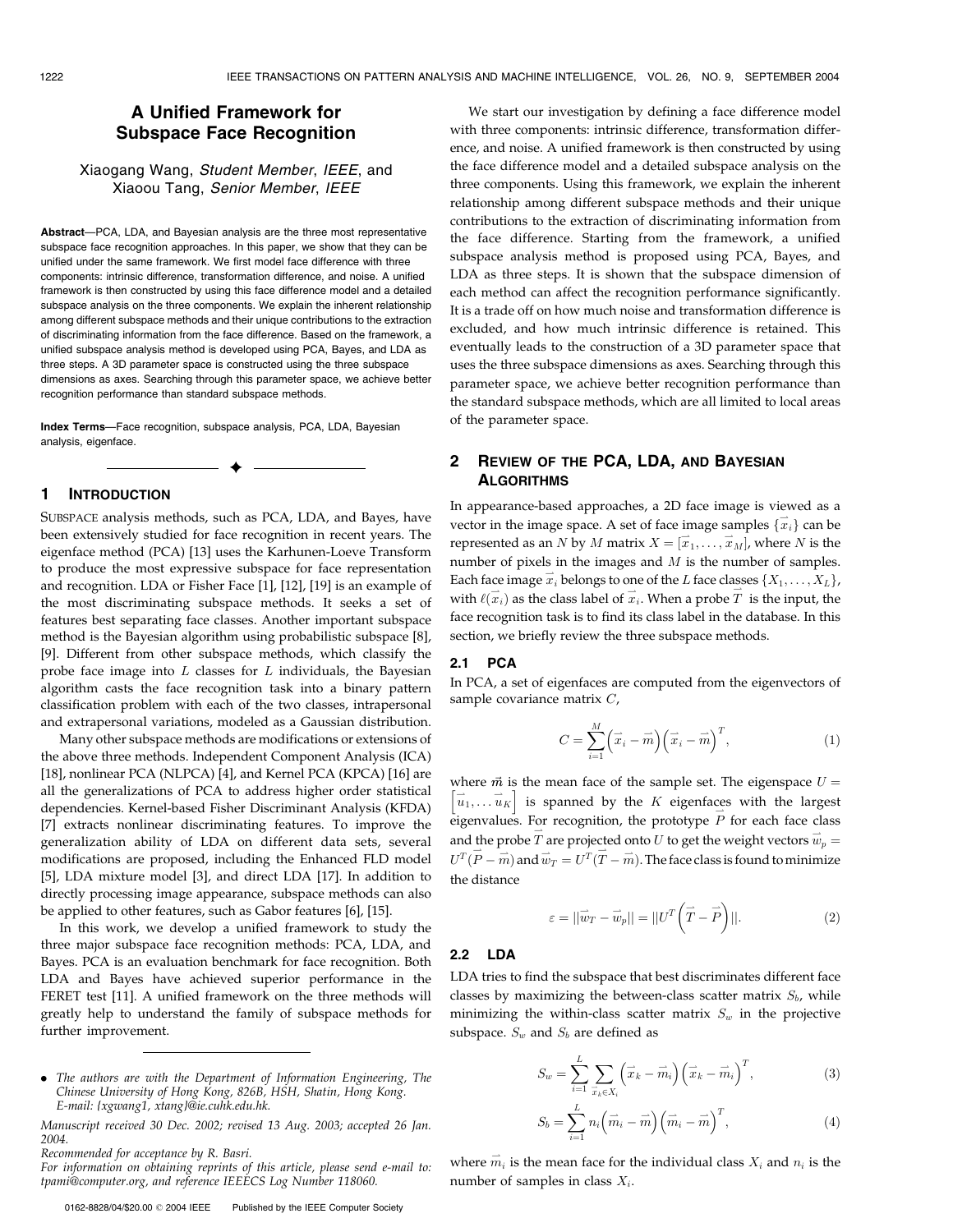LDA subspace is spanned by a set of vectors  $W$ , satisfying

$$
W = \arg \max \left| \frac{W^T S_b W}{W^T S_w W} \right|.
$$
 (5)

W can therefore be constructed by the eigenvectors of  $S_w^{-1}S_b$ . Computing the eigenvectors of  $S_w^{-1}S_b$  is equivalent to simultaneous diagonalization of  $S_w$  and  $S_b$  [2]. First, compute the eigenvector matrix  $\Phi$  and eigenvalue matrix  $\Theta$  of  $S_w.$  Then, project the class centers onto  $\Phi \Theta^{-1/2}$ , thus  $S_b$  is transformed to  $K_b = \Theta^{-1/2} \Phi^T S_b \Phi$  $\Theta^{-1/2}$ . After computing the eigenvector matrix  $\Psi$  and eigenvalue matrix  $\Lambda$  of  $K_b$ , the projection vectors of LDA can be defined as  $W = \Phi \Theta^{-1/2} \Psi$ . For recognition, the linear discriminant function is computed as

$$
d\left(\vec{T}\right) = W^T \left(\vec{T} - \vec{P}\right). \tag{6}
$$

The face class is chosen to minimize  $||d||$ . To avoid degeneration of  $S_w$ , most LDA methods first reduce the data dimensionality by PCA, then apply discriminant analysis in the reduced PCA subspace.

## 2.3 Bayesian Algorithm

The Bayesian algorithm classifies the face intensity difference  $\Delta$  as intrapersonal variation  $(\Omega_I)$  for the same individual and extrapersonal variation ( $\Omega_E$ ) for different individuals. The MAP similarity between two images is defined as the intrapersonal a posterior probability

$$
S(I_1, I_2) = P(\Omega_I | \Delta) = \frac{P(\Delta | \Omega_I) P(\Omega_I)}{P(\Delta | \Omega_I) P(\Omega_I) + P(\Delta | \Omega_E) P(\Omega_E)}.
$$
(7)

To estimate  $P(\Delta|\Omega_I)$ , PCA on the intrapersonal difference set  $\{\Delta | \Delta \in \Omega_I\}$  decomposes the image difference space into intrapersonal principal subspace  $F$ , spanned by the  $di$  largest intrapersonal eigenvectors, and its orthogonal complementary subspace  $\bar{F}$ , with the dimension *N-di*.  $P(\Delta|\Omega_I)$  can be estimated as the product of two independent marginal Gaussian densities in  $F$  and  $\bar{F}$ ,

$$
P(\Delta|\Omega_I) = \frac{\left[\exp\left(-\frac{1}{2}d_F(\Delta)\right)\right]}{(2\pi)^{di/2}\prod_{i=1}^{di}\lambda_i^{1/2}} \left[\frac{\exp(-\varepsilon^2(\Delta)/2\rho)}{(2\pi\rho)^{(N-di)/2}}\right] = \frac{\exp\left[-\frac{1}{2}(d_F(\Delta) + \varepsilon^2(\Delta)/\rho)\right]}{\left[(2\pi)^{di/2}\prod_{i=1}^{di}\lambda_i^{1/2}\right]\left[(2\pi\rho)^{(N-di)/2}\right]}.
$$
(8)

Here,  $d_F(\Delta) = \sum_{i=1}^{di} \frac{y_i^2}{\lambda_i}$  is a Mahalanobis distance in F, referred as "distance-in-feature-space" (DIFS).  $y_i$  is the principal component of  $\Delta$  projecting to the *i*th intrapersonal eigenvector, and  $\lambda_i$  is the corresponding eigenvalue.  $\varepsilon^2(\Delta)$  is defined as "distance-fromfeature-space" (DFFS), equivalent to PCA residual error in  $\bar{F}$ .  $\rho$  is the average eigenvalue in  $\bar{F}$ .  $P(\Delta|\Omega_E)$  can be estimated in a similar way in the extrapersonal subspace computed from  $\{\Delta | \Delta \in \Omega_E\}$ .

An alternative maximum likelihood (ML) measure, using the intrapersonal likelihood  $S'(\Delta) = P(\Delta | \Omega_I)$  alone, is proven to be simpler but almost as effective as the MAP measure [9]. In recognition, all the parameters in (8) are constant except  $d_F(\Delta)$  and  $\varepsilon^2(\Delta)$ . So, it is equivalent to evaluate the distance

$$
D_I = d_F(\Delta) + \varepsilon^2(\Delta)/\rho.
$$
 (9)

# 3 AUNIFIED FRAMEWORK

The three methods reviewed in Section 2 are developed with different specific considerations. In this study, we formulate an



indepth subspace analysis to construct a unified framework for the three methods. Under this framework, we study the inherent connections of the three methods in order to understand the reason behind the different performance of each method. A unified subspace analysis method is then proposed based on the theorems and insights provided by the unified framework.

To construct the framework, let us fir<u>s</u>t look at the matching criterions and focus on the difference  $\Delta = T - P$  between the probe  $T$  and the prototype  $P$ . From (2), (6), and (9), we can see that the recognition process of the three methods can be described by  $\underline{}$  the same framework as shown in Fig. 1. When a probe face image  $T$  is the input, we compute the difference  $\Delta$  between  $T$  and each class prototype  $P$ . Then,  $\Delta$  is projected into an image subspace to compute the feature vector  $V_D$ . Finally, based on the feature vector and the specific distance metric,  $\Delta$  is classified as intrapersonal or extrapersonal variations.

The two key components of this framework are the image difference  $\Delta$  and its subspace. Especially, using a set of theorems, we will show that all the three subspaces for PCA, Bayes, and LDA can be computed from the face difference setinstead of the originalimage set. This is the central point of the unified framework. We model  $\Delta$  by three key components: intrinsic difference  $(\tilde{I})$  that discriminates different face identity; transformation difference  $(T)$ , arising from all kinds of transformations, such as expression and illumination changes; noise  $(N)$ , which randomly distributes in the face images. The intrapersonal variation  $\Omega_I$  is composed of  $\tilde{T}$  and  $\tilde{N}$ , since it comes from the same individual. Notice that extrapersonal variation  $\Omega_E$  is not equivalent to  $\tilde{I}$ . In  $\Omega_E$ ,  $\tilde{I}$ ,  $\tilde{T}$ , and  $\tilde{N}$  exist together, since  $\tilde{T}$  and  $\tilde{N}$ cannot be canceled when computing the difference of the images of two individuals.

 $\ddot{T}$  and N are the two components deteriorating recognition performance. Normally,  $\tilde{N}$  is of small energy. The main difficulty for face recognition comes from  $\tilde{T}$ , which can change the face appearance substantially [10]. A successful face recognition algorithm should be able to reduce the energy of  $\tilde{T}$  as much as possible without sacrificing much of  $\tilde{I}$ . To improve recognition efficiency, it is also useful to compact  $\tilde{I}$  onto a small number of features. In the following, we propose a set of theorems to analyze the properties of the three subspaces for PCA, LDA, and Bayesin order to find out how they suppress the  $\tilde{T}$  and  $\tilde{N}$  components, and extract the  $\tilde{I}$  component in their respective subspaces. Due to length limit, detailed proofs of the theorems are not shown in this paper. They can be found in [14].

#### 3.1 PCA Subspace

Eigenfaces are computed from the ensemble covariance matrix C. Equation (1) shows that  $C$  is derived from all the training face

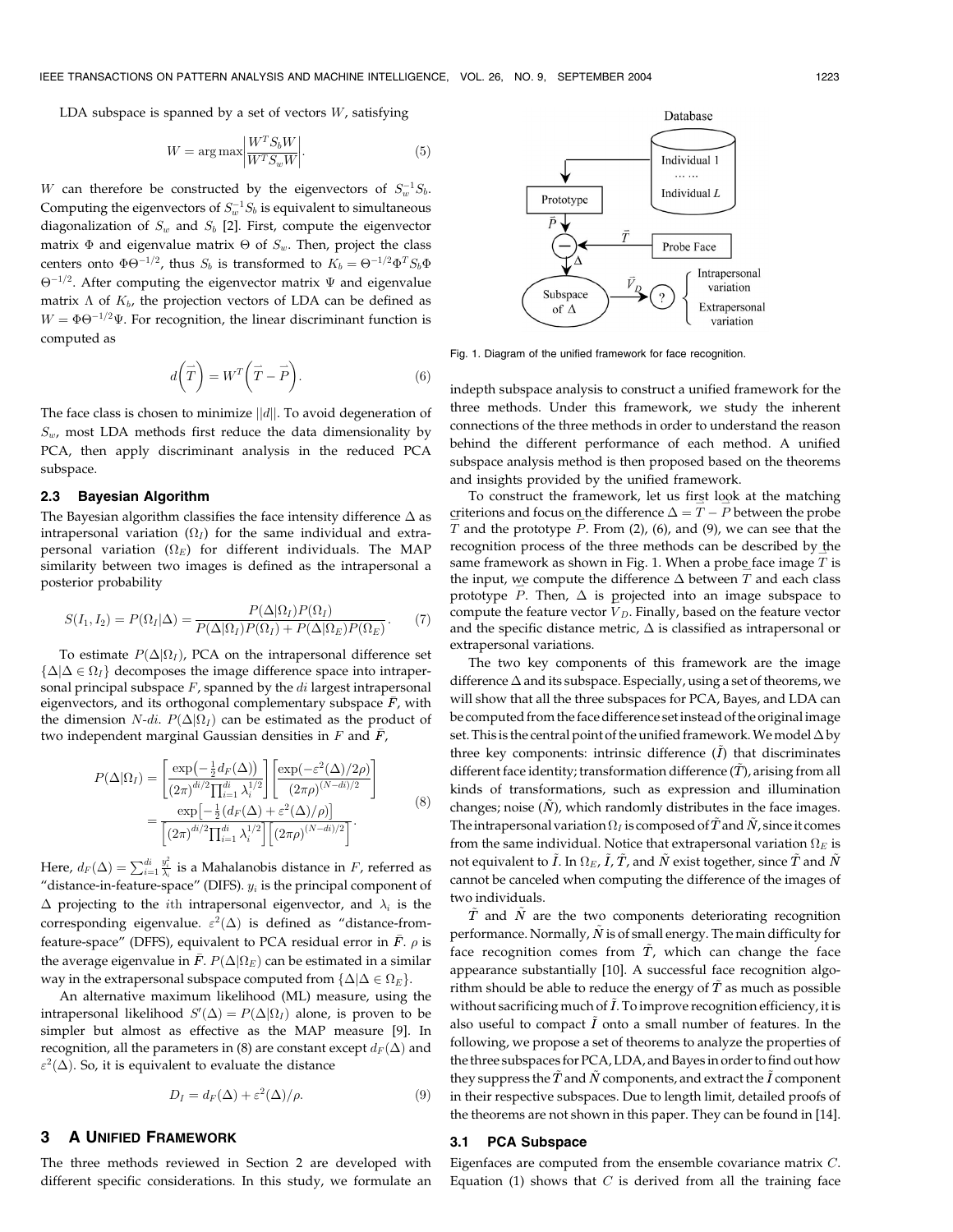

Fig. 2. Energy distribution of the three components  $\tilde{I}$ ,  $\tilde{T}$ , and  $\tilde{N}$  on (a) eigenvectors in the PCA subspace, (b) the intrapersonal subspace, and (c) the LDA subspace.

images subtracting of the mean face. We have shown that  $C$  can also be formulated as [14]

$$
C = \sum_{i=1}^{M} \sum_{j=1}^{M} (\vec{x}_i - \vec{x}_j) (\vec{x}_i - \vec{x}_j)^T.
$$
 (10)

Therefore, the eigenvectors for  $\{\overrightarrow{x}_i\}$  can also be computed as the eigenvectors for the face difference set  $\{(\vec{x}_i - \vec{x}_j)\}\$ , containing all the difference between any pair of face images in the training set.

Theorem 1. The PCA subspace characterizes the distribution of face difference between any two face images, which may belong to the same individual or different individuals.

#### 3.2 Intrapersonal and Extrapersonal Subspaces

In the Bayesian algorithm, the eigenvectors of intrapersonal subspace are computed from the difference set  $\{(\vec{x}_i - \vec{x}_j) | \ell(\vec{x}_i)\}$  $= \ell(\hat{\vec{x}}_j)$ , for which the covariance matrix is

$$
C_I = \sum_{\ell(\vec{x}_i) = \ell(\vec{x}_j)} (\vec{x}_i - \vec{x}_j) (\vec{x}_i - \vec{x}_j)^T.
$$
 (11)

The eigenvectors of extrapersonal subspace are derived from the difference set  $\{(\vec{x}_i - \vec{x}_j) | \ell(\vec{x}_i) \neq \ell(\vec{x}_j)\}$ , with covariance matrix

$$
C_E = \sum_{\ell(\vec{x}_i)\neq\ell(\vec{x}_j)} (\vec{x}_i - \vec{x}_j) (\vec{x}_i - \vec{x}_j)^T.
$$
 (12)

Comparing with (10), we have  $C = C_I + C_E$ . Since the sample number for  $C_E$  is far greater than the sample number of  $C_I$ , the energy of  $C_E$  usually dominantes the computation of  $C$ . Therefore, the extrapersonal eigenfaces are similar to the PCA eigenfaces.

Theorem 2. The intrapersonal subspace and extrapersonal subspace are both contained in the PCA eigenspace, with the extrapersonal eigenfaces being similar to the PCA eigenfaces.

Experiments in [9] have shown that the ML measure using the intrapersonal subspace alone is almost as effective as the MAP measure using the two subspaces. In this paper, we prove that the extrapersonal subspace is similar to the PCA subspace and cannot contribute much to separating  $\tilde{T}$  and  $\tilde{I}$  since  $\tilde{T}$  and  $\tilde{I}$  are coupled together in  $\Omega_E$ . The improvement of the Bayesian algorithm over the PCA method benefits mostly from the intrapersonal subspace. Therefore, given the significant additional computational cost of MAP for little improvement over ML, we focus our study on ML only in the framework.

## 3.3 LDA Subspace

The LDA subspace is derived from  $S_w$  and  $S_b$ . Similar to the previous analysis of the PCA and Bayesian approaches, we can also study the LDA subspace using image difference. For simplicity, we assume that each class has the same sample number  $n.$  Similar to the proof of Theorem 1, we have

$$
S_w = \sum_{i=1}^{L} \sum_{\vec{x}_{k_1}, \vec{x}_{k_2} \in X_i} \left( \vec{x}_{k_1} - \vec{x}_{k_2} \right) \left( \vec{x}_{k_1} - \vec{x}_{k_2} \right)^T = C_I \tag{13}
$$

and

$$
S_b = \sum_{i=1}^{L} n \left( \vec{m}_i - \vec{m} \right) \left( \vec{m}_i - \vec{m} \right)^T = \frac{n}{2L} \sum_{i=1}^{L} \sum_{j=1}^{L} \left( \vec{m}_i - \vec{m}_j \right) \left( \vec{m}_i - \vec{m}_j \right)^T.
$$
(14)

So, we have the following theorem.

**Theorem 3.**  $S_w$  is identical to  $C_I$ , the covariance matrix of the intrapersonal subspace, which characterizes the distribution of face variation for the same individual. Using the mean face image to describe each individual class,  $S_b$ , characterize the distribution of the difference between any two mean face images.

### 3.4 Comparison of the Three Subspaces

Although PCA and LDA were initially developed based on statistical distribution of original face images, the above theorems show that they can also be computed from the distribution of face differences. We now can compare these subspaces using the same face difference model.

As shown in Fig. 2a, since PCA subspace characterizes the difference between any two face images, it concentrates both  $T$  and  $\tilde{I}$  as structural signals on a small number of principal eigenvectors. By selecting the principal components, most noise encoded on the large number of trailing eigenvectors is removed from  $\tilde{T}$  and  $\tilde{I}.$ Because of the continuing existence of  $\tilde{T}$ , the PCA subspace is not ideal for face recognition.

For the Bayesian algorithm, the intrapersonal subspace plays a critical role. Since the intrapersonal variation only contains  $\tilde{T}$  and  $\tilde{N}$ , PCA on the intrapersonal variation arranges the eigenvectors according to the energy distribution of  $\ddot{T}$ , as shown in Fig. 2b. When we project a face difference  $\Delta$  (either intrapersonal or extrapersonal) onto the intrapersonal subspace, most energy of the  $T$  component will concentrate on the first few largest eigenvectors, while the  $\tilde{I}$  and  $\tilde{N}$  components distribute over all of the eigenvectors. This is because  $\tilde{I}$  and  $\tilde{N}$  are somewhat independent of  $\tilde{T}$ , which forms the principal vectors of the intrapersonal subspace. In (9), the Mahalanobis distance in  $F$  weights the feature vectors by the inverse of eigenvalues. This effectively reduces the  $\ddot{T}$  component since the principal components with large eigenvalues are significantly diminished.  $\varepsilon^2(\Delta)$  is also an effective feature for recognition since it throws away most of the  $\tilde{T}$  component on the largest eigenvectors, while keeping the majority of  $\tilde{I}$  in  $\bar{F}$ .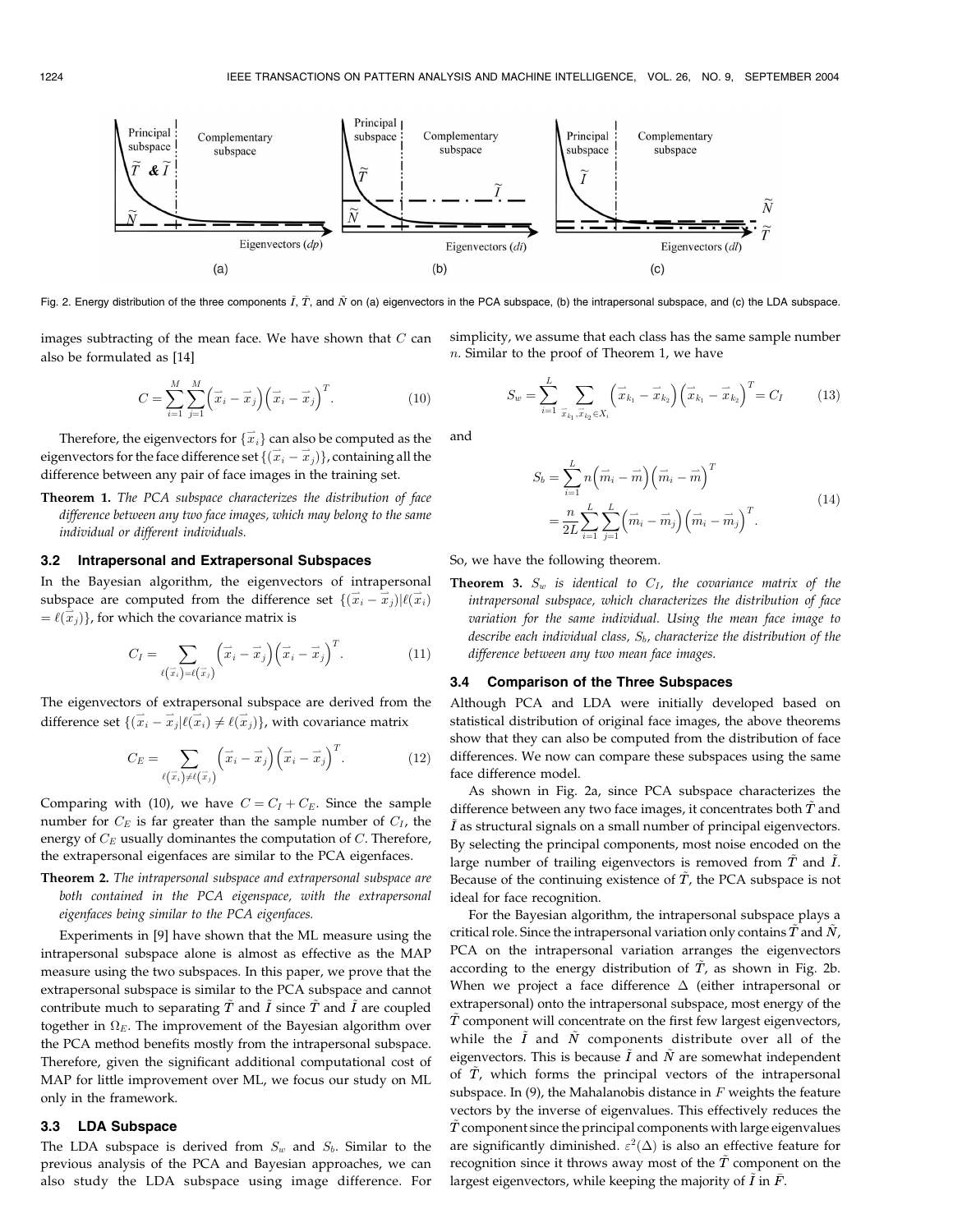| Algorithm  |                           | Decompose Face Image<br>Difference |                               |  |  |  |
|------------|---------------------------|------------------------------------|-------------------------------|--|--|--|
|            | Subspace                  | Principal<br>subspace              | Complementary<br>subspace     |  |  |  |
| <b>PCA</b> | Eigenspace                | $\widetilde{I}+\widetilde{T}$      |                               |  |  |  |
| <b>LDA</b> | LDA<br>subspace           | $\widetilde{\mathbf{r}}$           | $\widetilde{T}+\widetilde{N}$ |  |  |  |
| Bayesian   | Intrapersonal<br>subspace | $\widetilde{T}$                    | $\widetilde{I}+\widetilde{N}$ |  |  |  |
|            | Extrapersonal<br>subspace | $\widetilde{I}+\widetilde{T}$      |                               |  |  |  |

TABLE 1 Behavior of Subspaces on Characterizing the Face Image Difference

The Bayesian algorithm successfully separates  $\tilde{T}$  from  $\tilde{I}$ . However,  $\tilde{I}$  and  $\tilde{N}$  are still coupled on the small eigenvectors. When normalized by the small eigenvalues, the effect of  $\tilde{N}$  could be significantly enlarged in the probabilistic measure. Another drawback of the Bayesian algorithm is that the intrinsic difference  $\tilde{I}$  is not compacted and, thus, spreads over  $F$  and  $\overline{F}$ . This leads to high computational cost. The computational cost of DFFS is equivalent to the correlation of two high dimensional image vectors.

Finally, we look at the LDA subspace. The LDA procedure can be divided into three steps. First, PCA is used to reduce the data dimensionality. Noise is significantly reduced in this step. In the second step, to whiten  $S_w$ , we first compute its eigenvector matrix  $\Phi$ and eigenvalue matrix  $\Theta$ . From Theorem 3, we know that  $\Phi$  spans the intrapersonal subspace, therefore  $\Theta$  essentially represents the energy distribution of  $\tilde{T}$ . The whitening process projects data onto intrapersonal subspace  $\Phi$  and normalizes it by  $\Theta^{-1/2}.$  So, Theorem 3 effectively proves that this step reduces  $\tilde{T}$  in a manner similar to the key component (ML measure) in the Bayesian analysis.

In the third step of LDA, PCA is again applied to the whitened class centers. When averaging images in each class to compute the class centers, the noise  $\tilde{N}$  is further reduced. This is useful since  $\tilde{N}$ may have been enlarged in the whitening process. Since both  $\tilde{T}$ and  $\tilde{N}$  have been reduced up to this point, the main energy in the class centers is  $\tilde{I}$ , which spreads over the entire eigenvector axes after the whitening as shown in Fig. 2b. PCA on the class centers therefore serves two purposes. First, it can further reduce the noise. Second, it compacts the energy of  $\tilde{I}$  into a small number of principal components, as shown in Fig. 2c.

The subspace analysis results of the three methods on the face difference model are summarized in Table 1. Our analysis shows that PCA and the key component of Bayesian analysis can be viewed as the intermediate steps of LDA. In theory, the LDA subspace should be able to separate  $\tilde{I}$  from  $\tilde{T}$  and  $\tilde{N}$ . However, the original LDA has not achieved this because it uses fixed parameters in each step and, thus, fails to take full advantage of the information provided by the PCA and Bayesian analysis steps.



Fig. 4. 3D parameter space.

Our subspace analysis provides a clear understanding of the unique contribution of each of the three subspaces to the processing of the face difference model. Especially, our study shows that the degree of control over the  $\tilde{T}$  and  $\tilde{N}$  components in the face difference by each of the three methods depends on the dimensionality of the three subspaces, PCA subspace  $(dp)$ , intrapersonal subspace (di), and LDA subspace (dl) in Fig. 2.

Using the above framework, we propose a unified subspace analysis method as shown in Fig. 3. Using the three subspace dimensions as parameter axes, it provides a new 3D parameter space to improve the recognition performance, as shown in Fig. 4. It controls  $\tilde{I}$ ,  $\tilde{T}$ , and  $\tilde{N}$  components in the face difference by adjusting the dimensionality of the three subspaces. The choice of the three parameters greatly affects the system performance. The original PCA, LDA, and Bayes methods only occupy some local lines or areas in the 3D parameter space. PCA changes parameters in the  $dp$  direction on line AD. DIFS and DFFS of the Bayesian algorithm change on the line DEF in the  $di$  direction. Fisher Face [1] corresponds to point  $B(dp = di = M - L, dl = L - 1)$  in the graph. All these methods change parameters only in the local regions. However, for the new algorithm, optimal parameters may be searched in the full 3D space. We can clearly see this advantage in the experiments.

### 4 EXPERIMENT

In this section, we conduct experiments on the FERET face database [11]. We select 1,195 people from the FERET database, with two face images (FA/FB) for each person. Images of 495 people are randomly selected for training, and the remaining 700 people are used for testing. So, there are a total of 990 face images in the training set, 700 face images in the gallery, and 700 face images for probe. In the preprocessing procedure, all the images are normalized by the eye for scaling, translation, and rotation, such that the eye centers are in fixed positions. A  $27 \times 41$  mask template is used to remove the background and most of the hair. Histogram equalization is applied to the face images for photometric normalization.

- 1. Project face data to PCA subspace and adjust the PCA dimension  $(dp)$  to reduce most noise.
- $2.$ Apply Bayesian analysis in the reduced PCA subspace and adjust the dimension  $(di)$  of intrapersonal subspace to reduce the transformation difference.
- 3. Project class centers to the *di* intrapersonal eigenvectors, and normalize the projections by intrapersonal eigenvalues to compute the whitened class centers. Apply PCA to the whitened class centers to compute a discriminant feature vector of dimension dl. The face class is recognized using the dl discriminant features.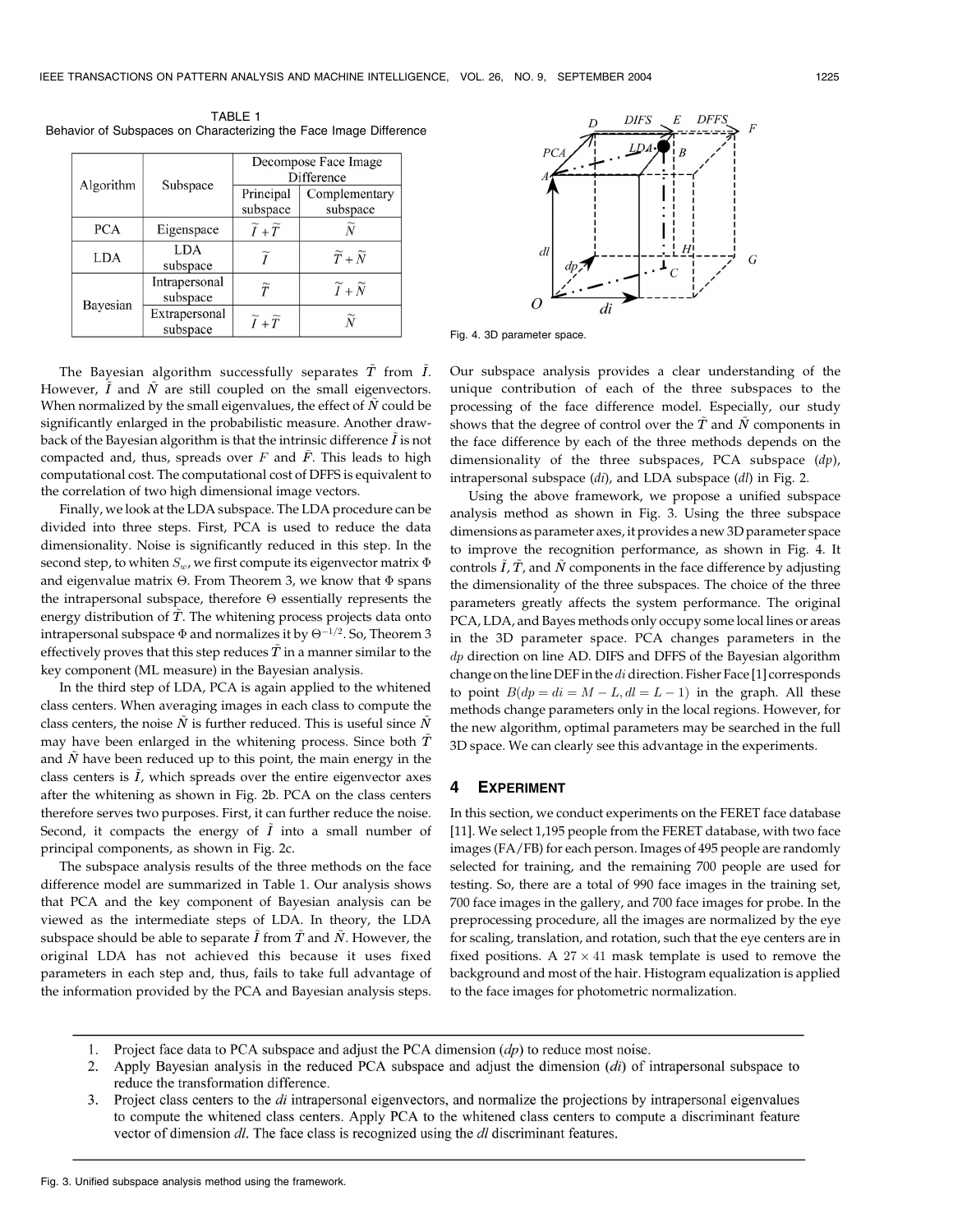

### 4.1 PCA Experiment

Euclid and Mahalanobis distance measures are used for the PCA recognition. We use direct correlation (84.1 percent) as a benchmark since it is essentially a direct use of face difference without subspace analysis. The overall results in Fig. 5 show that PCA is no better than direct correlation in terms of recognition accuracy. When using the Mahalanobis distance measure, it reaches peak accuracy (84.3 percent) with around 150 eigenvectors, and then drops with further increase of dimensionality. The high dimensional components with small eigenvalues are significantly magnified in whitening. Since these dimensions tend to contain more noise than structural signal, they will deteriorate the recognition results.

#### 4.2 Bayesian Experiment

Experimental results for the Bayesian algorithm are reported in Fig. 6. It has achieved around 93 percent accuracy with 10 percent improvement over direct correlation. The eigenvectors of the intrapersonal subspace are arranged by the energy of  $\tilde{T}$ . When only a small number of eigenvectors are selected, the principal subspace does not have enough information on  $\tilde{I}$ , so the accuracy of DIFS, a main step of Bayes, is low (below 60 percent for 20 eigenvectors). However, the lost information can be compensated from DFFS in  $\bar{F}$ . When we use the Euclid instead of Mahalanobis distance measure for DIFS, the accuracy drops greatly and becomes even worse than PCA. This shows the effectiveness of whitening in the Bayesian analysis. The accuracy of ML using DIFS + DFFS is high since it combines the two components together. The MAP measure using both intrapersonal and extrapersonal subspaces is around 94 percent, slightly better than ML.



Fig. 5. PCA recognition accuracy. Fig. 6. Bayes recognition accuracy.

### 4.3 Bayesian Analysis in Reduced PCA Space

After comparing the PCA and Bayesian methods individually, we now investigate how these two subspace dimensions interact with each other. We first apply PCA on the face data to reduce the dimensionality and remove the noise. Then, the Bayesian analysis using DIFS in the intrapersonal subspace is implemented in the reduced PCA subspace. This corresponds to the dp-di plane in the 3D space in Fig. 4. Results are reported in Table 2. Since there are 990 face images and 495 classes in the training set, the rank of  $S_w$  is bounded by 495. The maximum value for *di* is  $\min\{d_p, 495\}$ .

The shape of the  $dp$ -di accuracy table clearly reflects the effect of noise  $\tilde{N}$ . When dp is small, there is little noise in the PCA subspace. So, the recognition accuracy monotonically increases with di as more discriminating information  $\tilde{I}$  is added. However, as dp increases, noise begins to appear in the PCA subspace and starts to affect the accuracy. The accuracy begins to decrease after reaching a peak point before di reaches the full dimensionality. The decrease in accuracy for large di is because noise distributed on the small eigenvectors is magnified by the inverse of the small eigenvalues. Interestingly, for this training set, the parameters proposed in Fisherface [1] lead to very low accuracy around  $(dp = 495, di = 495)$ . This shows the importance of parameter selection for a given training set.

We plot the highest accuracy of each accuracy row of different  $dp$ in Fig. 7. The maximum point with 96 percent accuracy could be found at  $(dp = 150, di = 150)$ . In this PCA subspace, noise has been removed and all of the eigenvectors can be used for Bayesian recognition.

TABLE 2 Recognition Accuracy of Bayesian Analysis in the Reduced PCA Subspace

|                                | Euclid | dp    | $DIFS$ $(di)$ |       |       |       |       |       |       |       |       |       |
|--------------------------------|--------|-------|---------------|-------|-------|-------|-------|-------|-------|-------|-------|-------|
|                                |        |       | 10            | 20    | 50    | 100   | 150   | 200   | 250   | 300   | 400   | 490   |
| <b>PCA</b>                     | 0.773  | 50    | 0.277         | 0.609 | 0.937 | N/A   | N/A   | N/A   | N/A   | N/A   | N/A   | N/A   |
|                                | 0.807  | 100   | 0.271         | 0.581 | 0.854 | 0.954 | N/A   | N/A   | N/A   | N/A   | N/A   | N/A   |
|                                | 0.817  | 150   | 0.276         | 0.573 | 0.814 | 0.909 | 0.960 | N/A   | N/A   | N/A   | N/A   | N/A   |
|                                | 0.821  | 200   | 0.276         | 0.580 | 0.813 | 0.893 | 0.923 | 0.953 | N/A   | N/A   | N/A   | N/A   |
|                                | 0.831  | 300   | 0.271         | 0.567 | 0.806 | 0.879 | 0.937 | 0.937 | 0.944 | 0.930 | N/A   | N/A   |
|                                | 0.836  | 500   | 0.266         | 0.563 | 0.804 | 0.871 | 0.907 | 0.916 | 0.927 | 0.931 | 0.930 | 0.670 |
|                                | 0.840  | 700   | 0.267         | 0.560 | 0.803 | 0.869 | 0.907 | 0.920 | 0.926 | 0.931 | 0.927 | 0.911 |
|                                | 0.840  | 900   | 0.266         | 0.560 | 0.804 | 0.869 | 0.907 | 0.917 | 0.926 | 0.930 | 0.926 | 0.909 |
| Bayes (DIFS in ML) on raw data |        | 0.267 | 0.559         | 0.804 | 0.869 | 0.907 | 0.919 | 0.930 | 0.930 | 0.926 | 0.906 |       |

The vertical direction is the dimension of the PCA subspace (dp) and the horizontal direction is the dimension of the intrapersonal subspace (di).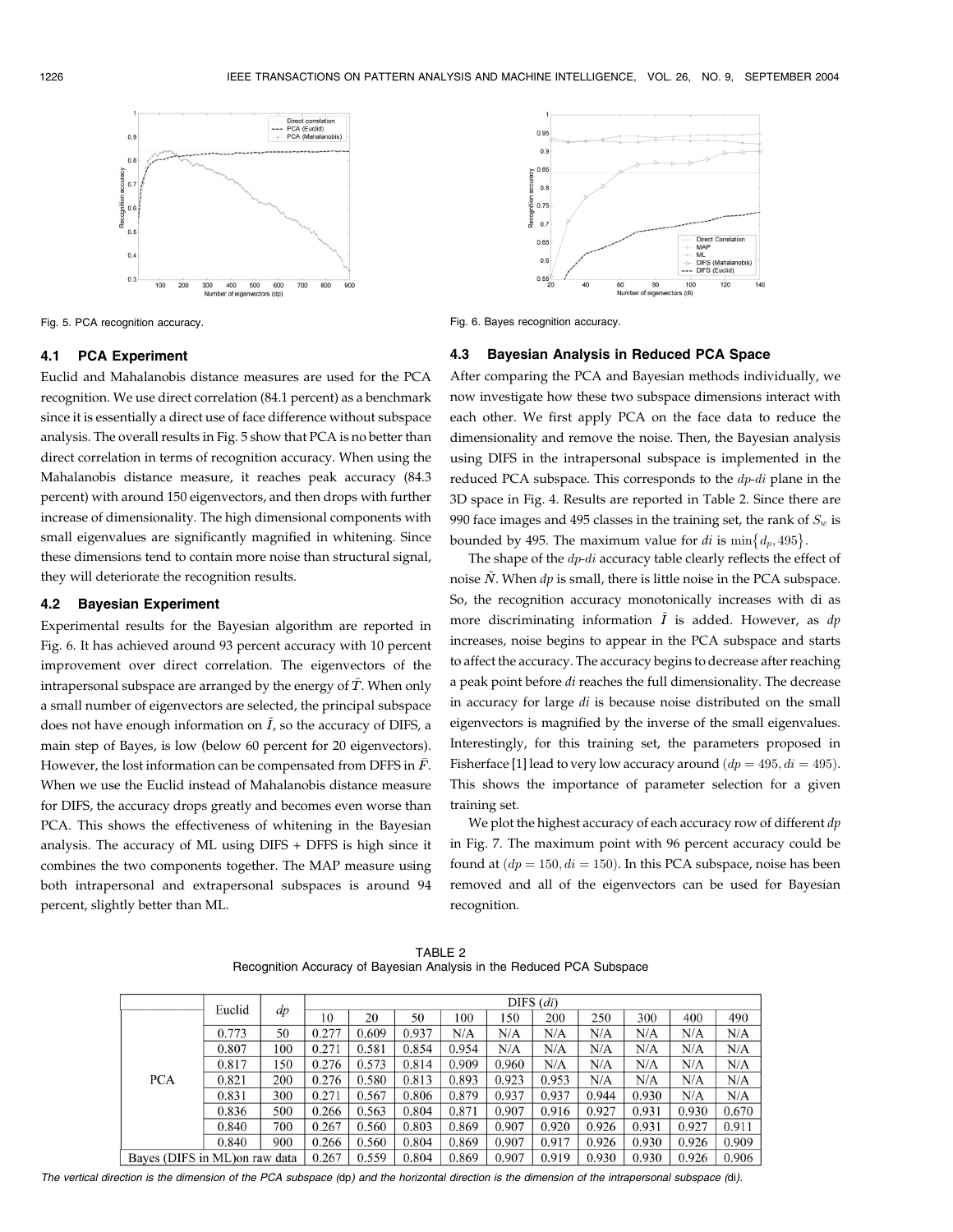

Fig. 7. Highest accuracy of Bayesian analysis in each PCA subspace.

### 4.4 Extract Discriminant Features from Intrapersonal Subspace

We now investigate the effect of the third dimension  $dl$  in the 3D parameter space. For ease of comparison, we choose four representative points on the  $dp$ -di surface, and report the accuracy along the dimension of dl as shown in Fig. 8. The curves first increase to a maximum point and then drop with further increase of dl. For traditional LDA, the  $dl$  dimension is usually chosen as  $L-1$ , which corresponds to the last point of the curve with  $di = 495$ . The result is clearly much lower than the highest accuracy in Fig. 8. As discussed in Section 3, this dimension mainly serves to compact  $\tilde{I}$  and remove more noise  $\tilde{N}$  so dl should be reasonably small instead of being fixed by L. The best results on the curve plots are indeed better than only using the first two dimensions. Since the computational cost for face recognition is proportional to the feature number used, we compare the recognition accuracies using small feature number for each step of the framework, as shown in Fig. 9. For Bayes, DIFS measure is used for comparison, since DIFS + DFFS measure is costly to compute even for a small feature number. The results clearly demonstrate the improvement on recognition efficiency by the addition of dl dimension.

As shown by these experiments, although we have not explored the entire 3D parameter space, better results are already found comparing to the standard subspace methods. A careful investigation of the entire parameter space should lead to further improvement.

# 5 CONCLUSION

Starting from the face difference model that decomposes a face difference into three major components, intrinsic difference  $\tilde{I}$ , transformation difference  $\tilde{T}$ , and noise  $\tilde{N}$ , we unify the three major subspace face recognition methods, PCA, Bayes, and LDA under the same framework. Using this framework, we study how each of the



Fig. 8. Accuracies using different number of discriminant features extracted from intrapersonal subspace.



Fig. 9. Recognition accuracies using small feature number for each step of the framework.

three methods contributes to the extraction of discriminating information  $\tilde{I}$  in the face difference. This eventually leads to the construction of a 3D parameter space that uses the three subspace dimensions as axes. Searching through this parameter space, we achieve better recognition performance than the standard subspace methods. Searching through the whole 3D parameter space may be time consuming. A possible strategy is suggested by the steps of our experiments. First, find high accuracy points on the PCA (Mahalanobis) curve to narrow down  $dp$ , then use the found  $dp$  to compute the *di* curve to find the best *di* value and then choose *dl* according to the accuracy curve in LDA subspace. Thus, by choosing  $dp, di$ , and  $dl$ sequentially, we only need to test  $o(max(dp) + max(di) + max(dl)$ points instead of  $o(max(dp) \times max(di) \times max(dl))$  points. In this framework, the intrapersonal variation is modeled as Gaussian distribution. However, for significant  $\tilde{T}$ , such as large changes in pose, this assumption may break down. One way to solve this problem is to first "normalize" the large lighting and pose changes. Another way is to model the intrapersonal difference by more complex distributions instead of a single Gaussian distribution.

### ACKNOWLEDGMENTS

The work described in this paper was fully supported by grants from the Research Grants Council of the Hong Kong Special Administrative Region (Project no. CUHK 4190/01E, CUHK 4224/03E, and N\_CUHK 409/03).

### **REFERENCES**

- [1] P.N. Belhumeur, J. Hespanda, and D. Kriegeman, "Eigenfaces vs. Fisherfaces: Recognition Using Class Specific Linear Projection," IEEE Trans.<br>Pattern Analysis and Machine Intelligence, vol. 19, no. 7, pp. 711-720, July 1997. [2] K. Fukunnaga, Introduction to Statistical Pattern Recognition. Academic Press, second ed., 1991.
- [3] H. Kim, D. Kim, and S.Y. Bang, "Face Recognition Using LDA Mixture Model," Proc. Int'l Conf. Pattern Recognition, pp. 486-489, 2002.
- [4] M.A. Kramer, "Nonlinear Principle Components Analysis Using Autoassociative Neural Networks," Am. Instit. Chemical Eng. J., vol. 32, no. 2,
- p. 1010, 1991. [5] C. Liu and H. Wechsler, "Enhanced Fisher Linear Discriminant Models for Face Recognition," Proc. Int'l Conf. Pattern Recognition, vol. 2, pp. 1368-1372, 1998.
- [6] C. Liu and H. Wechsler, "Gabor Feature Based Classification Using the Enhanced Fisher Linear Discriminant Analysis for Face Recognition," IEEE Trans. Image Processing, vol. 11, no. 4, pp. 467-476, Apr. 2002. [7] Q. Liu, R. Huang, H. Lu, and S. Ma, "Kernel-Based Optimized Feature
- Vectors Selection and Discriminant Analysis for Face Recognition," Proc. Int'l Conf. Pattern Recognition, pp. 362-365, 2002.
- [8] B. Moghaddam, "Principle Manifolds and Probabilistic Subspace for Visual Recognition," IEEE Trans. Pattern Analysis and Machine Intelligence, vol. 24, no. 6, pp. 780-788, June 2002.
- [9] B. Moghaddam, T. Jebara, and A. Pentland, "Bayesian Face Recognition," Pattern Recognition, vol. 33, pp. 1771-1782, 2000.
- Y. Moses, Y. Adini, and S. Ullman, "Face Recognition: the Problem of Compensating for Changes in Illumination Direction," Proc. European Conf. Computer Vision, pp. 286-295, 1994.